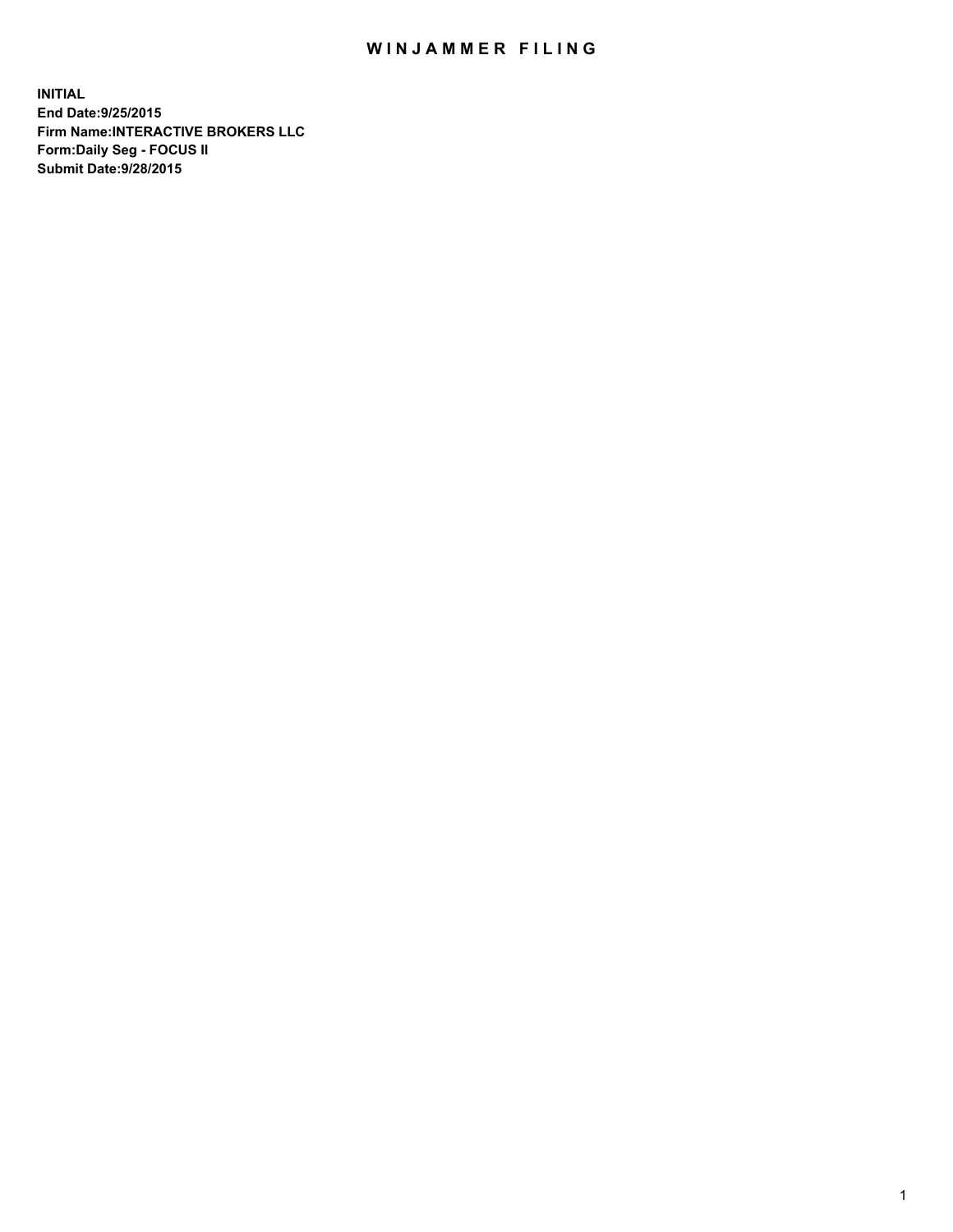## **INITIAL End Date:9/25/2015 Firm Name:INTERACTIVE BROKERS LLC Form:Daily Seg - FOCUS II Submit Date:9/28/2015 Daily Segregation - Cover Page**

| Name of Company<br><b>Contact Name</b><br><b>Contact Phone Number</b><br><b>Contact Email Address</b>                                                                                                                                                                                                                          | <b>INTERACTIVE BROKERS LLC</b><br><b>Michael Ellman</b><br>203-422-8926<br>mellman@interactivebrokers.co<br>$\underline{\mathbf{m}}$ |
|--------------------------------------------------------------------------------------------------------------------------------------------------------------------------------------------------------------------------------------------------------------------------------------------------------------------------------|--------------------------------------------------------------------------------------------------------------------------------------|
| FCM's Customer Segregated Funds Residual Interest Target (choose one):<br>a. Minimum dollar amount: ; or<br>b. Minimum percentage of customer segregated funds required:%; or<br>c. Dollar amount range between: and; or<br>d. Percentage range of customer segregated funds required between:% and%.                          | $\overline{\mathbf{0}}$<br>$\overline{\mathbf{0}}$<br>155,000,000 245,000,000<br>00                                                  |
| FCM's Customer Secured Amount Funds Residual Interest Target (choose one):<br>a. Minimum dollar amount: ; or<br>b. Minimum percentage of customer secured funds required:%; or<br>c. Dollar amount range between: and; or<br>d. Percentage range of customer secured funds required between: % and %.                          | $\overline{\mathbf{0}}$<br>$\mathbf 0$<br>80,000,000 120,000,000<br>00                                                               |
| FCM's Cleared Swaps Customer Collateral Residual Interest Target (choose one):<br>a. Minimum dollar amount: ; or<br>b. Minimum percentage of cleared swaps customer collateral required:% ; or<br>c. Dollar amount range between: and; or<br>d. Percentage range of cleared swaps customer collateral required between:% and%. | $\overline{\mathbf{0}}$<br>$\overline{\mathbf{0}}$<br>0 <sub>0</sub><br>0 <sub>0</sub>                                               |

Attach supporting documents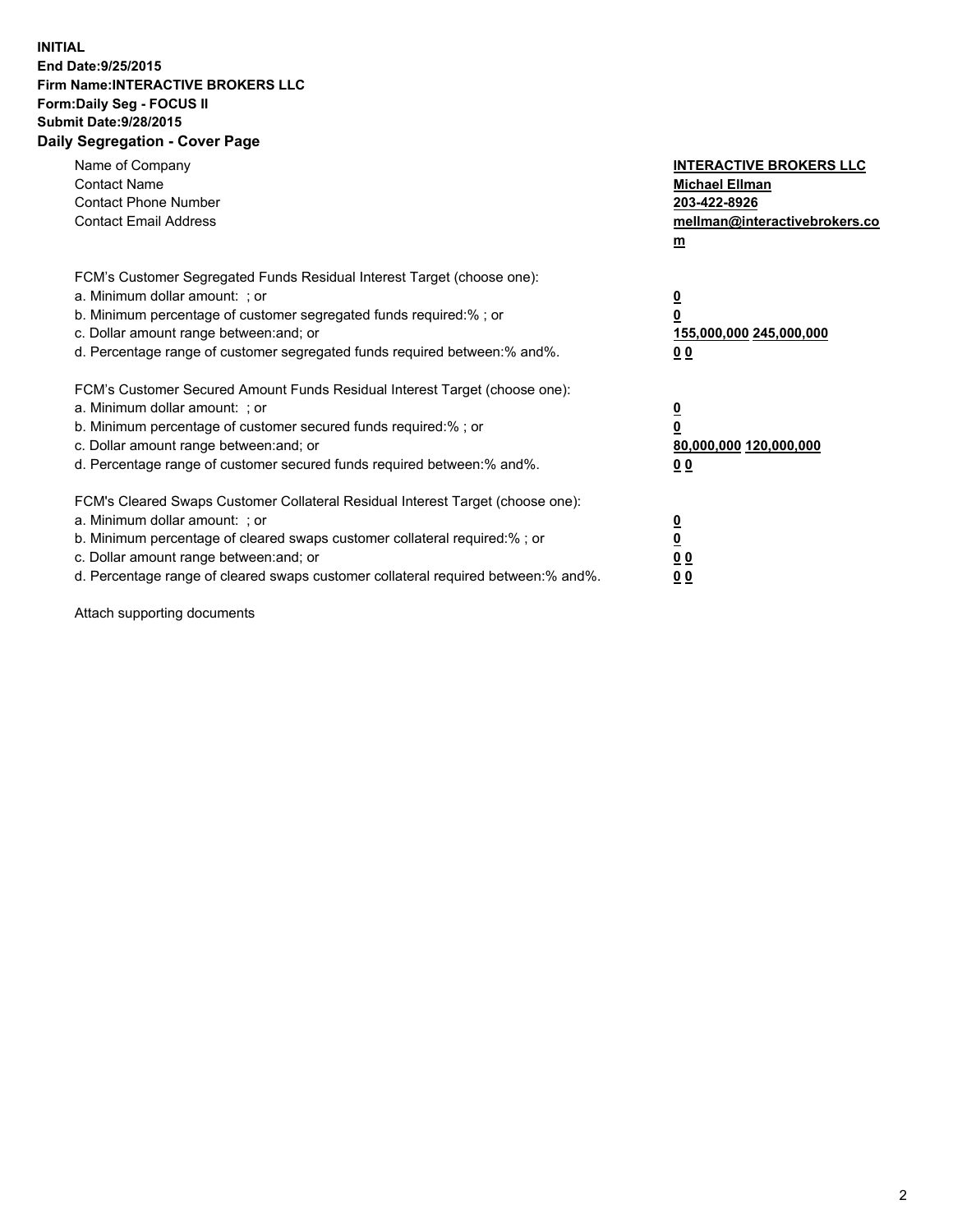## **INITIAL End Date:9/25/2015 Firm Name:INTERACTIVE BROKERS LLC Form:Daily Seg - FOCUS II Submit Date:9/28/2015 Daily Segregation - Secured Amounts**

|                | Daily Jegregation - Jeculed Aniounts                                                        |                                                |
|----------------|---------------------------------------------------------------------------------------------|------------------------------------------------|
|                | Foreign Futures and Foreign Options Secured Amounts                                         |                                                |
|                | Amount required to be set aside pursuant to law, rule or regulation of a foreign            | $0$ [7305]                                     |
|                | government or a rule of a self-regulatory organization authorized thereunder                |                                                |
| 1.             | Net ledger balance - Foreign Futures and Foreign Option Trading - All Customers             |                                                |
|                | A. Cash                                                                                     | 350,454,386 [7315]                             |
|                | B. Securities (at market)                                                                   | 0 [7317]                                       |
| 2.             | Net unrealized profit (loss) in open futures contracts traded on a foreign board of trade   | -10,337,216 [7325]                             |
| 3.             | Exchange traded options                                                                     |                                                |
|                | a. Market value of open option contracts purchased on a foreign board of trade              | <b>55,481</b> [7335]                           |
|                | b. Market value of open contracts granted (sold) on a foreign board of trade                | -56,414 [7337]                                 |
| 4.             | Net equity (deficit) (add lines 1.2. and 3.)                                                | 340,116,237 [7345]                             |
| 5.             | Account liquidating to a deficit and account with a debit balances - gross amount           | 1,051,503 [7351]                               |
|                | Less: amount offset by customer owned securities                                            | 0 [7352] 1,051,503 [7354]                      |
| 6.             | Amount required to be set aside as the secured amount - Net Liquidating Equity              | 341, 167, 740 [7355]                           |
|                | Method (add lines 4 and 5)                                                                  |                                                |
| 7.             | Greater of amount required to be set aside pursuant to foreign jurisdiction (above) or line | 341, 167, 740 [7360]                           |
|                | 6.                                                                                          |                                                |
|                | FUNDS DEPOSITED IN SEPARATE REGULATION 30.7 ACCOUNTS                                        |                                                |
| 1 <sub>1</sub> | Cash in banks                                                                               |                                                |
|                | A. Banks located in the United States                                                       | 2,700,149 [7500]                               |
|                | B. Other banks qualified under Regulation 30.7                                              | 0 [7520] 2,700,149 [7530]                      |
| 2.             | Securities                                                                                  |                                                |
|                | A. In safekeeping with banks located in the United States                                   | 351,087,341 [7540]                             |
|                | B. In safekeeping with other banks qualified under Regulation 30.7                          | 0 [7560] 351,087,341 [7570]                    |
| 3.             | Equities with registered futures commission merchants                                       |                                                |
|                | A. Cash                                                                                     | $0$ [7580]                                     |
|                | <b>B.</b> Securities                                                                        | $0$ [7590]                                     |
|                | C. Unrealized gain (loss) on open futures contracts                                         | $0$ [7600]                                     |
|                | D. Value of long option contracts                                                           | $0$ [7610]                                     |
|                | E. Value of short option contracts                                                          | 0 [7615] 0 [7620]                              |
| 4.             | Amounts held by clearing organizations of foreign boards of trade                           |                                                |
|                | A. Cash                                                                                     | $0$ [7640]                                     |
|                | <b>B.</b> Securities                                                                        | $0$ [7650]                                     |
|                | C. Amount due to (from) clearing organization - daily variation                             | $0$ [7660]                                     |
|                | D. Value of long option contracts                                                           | $0$ [7670]                                     |
|                | E. Value of short option contracts                                                          | 0 [7675] 0 [7680]                              |
| 5.             | Amounts held by members of foreign boards of trade                                          |                                                |
|                | A. Cash                                                                                     | 114,961,069 [7700]                             |
|                | <b>B.</b> Securities                                                                        | $0$ [7710]                                     |
|                | C. Unrealized gain (loss) on open futures contracts                                         | -819,874 [7720]                                |
|                | D. Value of long option contracts                                                           | 99,073 [7730]                                  |
|                | E. Value of short option contracts                                                          | <mark>-99,997</mark> [7735] 114,140,271 [7740] |
| 6.             | Amounts with other depositories designated by a foreign board of trade                      | $0$ [7760]                                     |
| 7.             | Segregated funds on hand                                                                    | $0$ [7765]                                     |
| 8.             | Total funds in separate section 30.7 accounts                                               | 467,927,761 [7770]                             |
| 9.             | Excess (deficiency) Set Aside for Secured Amount (subtract line 7 Secured Statement         | 126,760,021 [7380]                             |
|                | Page 1 from Line 8)                                                                         |                                                |
| 10.            | Management Target Amount for Excess funds in separate section 30.7 accounts                 | 80,000,000 [7780]                              |
| 11.            | Excess (deficiency) funds in separate 30.7 accounts over (under) Management Target          | 46,760,021 [7785]                              |
|                |                                                                                             |                                                |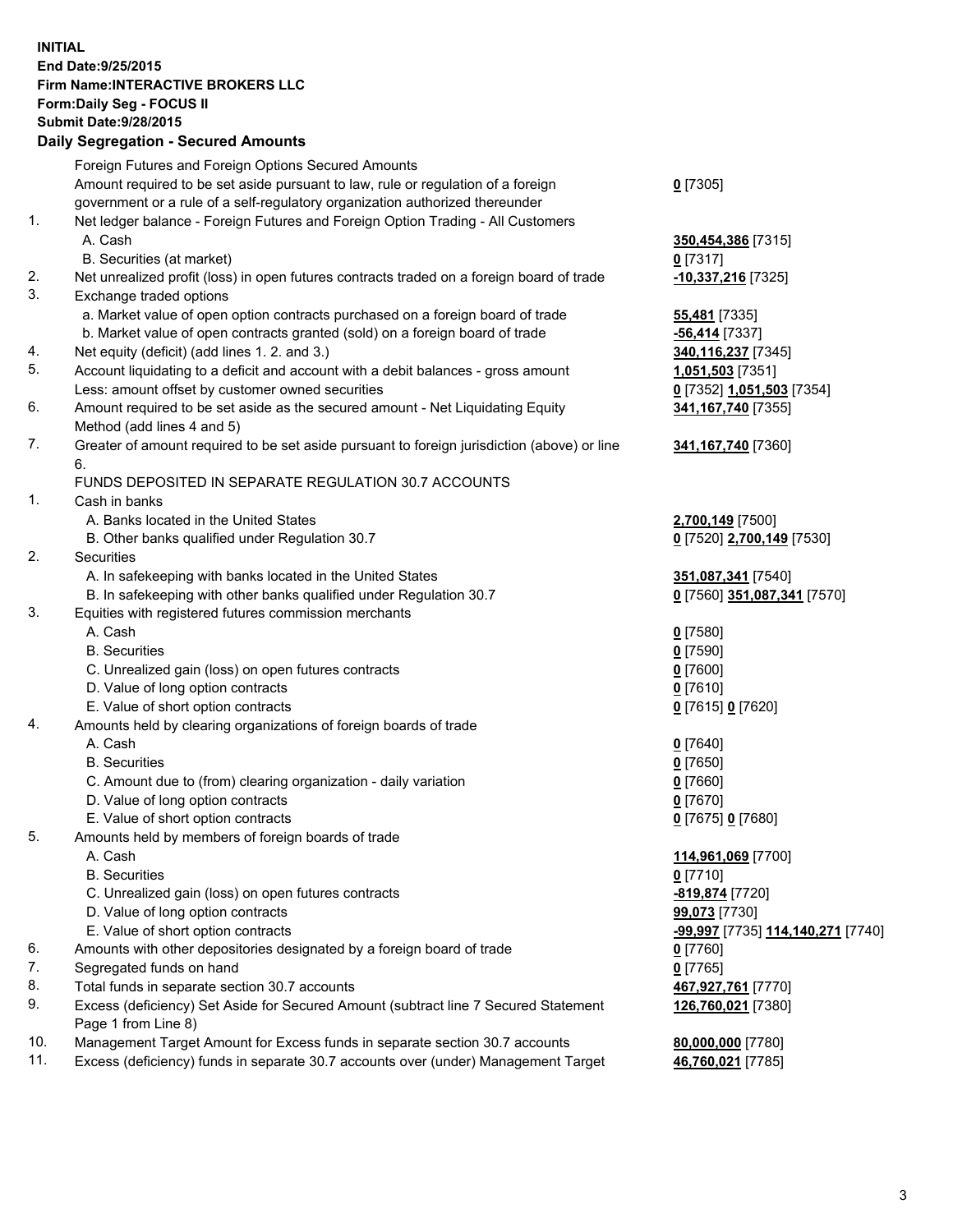**INITIAL End Date:9/25/2015 Firm Name:INTERACTIVE BROKERS LLC Form:Daily Seg - FOCUS II Submit Date:9/28/2015 Daily Segregation - Segregation Statement** SEGREGATION REQUIREMENTS(Section 4d(2) of the CEAct) 1. Net ledger balance A. Cash **2,653,885,502** [7010] B. Securities (at market) **0** [7020] 2. Net unrealized profit (loss) in open futures contracts traded on a contract market **-956,372** [7030] 3. Exchange traded options A. Add market value of open option contracts purchased on a contract market **83,498,382** [7032] B. Deduct market value of open option contracts granted (sold) on a contract market **-156,371,957** [7033] 4. Net equity (deficit) (add lines 1, 2 and 3) **2,580,055,555** [7040] 5. Accounts liquidating to a deficit and accounts with debit balances - gross amount **249,679** [7045] Less: amount offset by customer securities **0** [7047] **249,679** [7050] 6. Amount required to be segregated (add lines 4 and 5) **2,580,305,234** [7060] FUNDS IN SEGREGATED ACCOUNTS 7. Deposited in segregated funds bank accounts A. Cash **280,032,834** [7070] B. Securities representing investments of customers' funds (at market) **1,554,917,483** [7080] C. Securities held for particular customers or option customers in lieu of cash (at market) **0** [7090] 8. Margins on deposit with derivatives clearing organizations of contract markets A. Cash **18,030,092** [7100] B. Securities representing investments of customers' funds (at market) **992,626,302** [7110] C. Securities held for particular customers or option customers in lieu of cash (at market) **0** [7120] 9. Net settlement from (to) derivatives clearing organizations of contract markets **21,940,459** [7130] 10. Exchange traded options A. Value of open long option contracts **83,492,785** [7132] B. Value of open short option contracts **-156,366,408** [7133] 11. Net equities with other FCMs A. Net liquidating equity **0** [7140] B. Securities representing investments of customers' funds (at market) **0** [7160] C. Securities held for particular customers or option customers in lieu of cash (at market) **0** [7170] 12. Segregated funds on hand **0** [7150] 13. Total amount in segregation (add lines 7 through 12) **2,794,673,547** [7180] 14. Excess (deficiency) funds in segregation (subtract line 6 from line 13) **214,368,313** [7190] 15. Management Target Amount for Excess funds in segregation **155,000,000** [7194] **59,368,313** [7198]

16. Excess (deficiency) funds in segregation over (under) Management Target Amount Excess